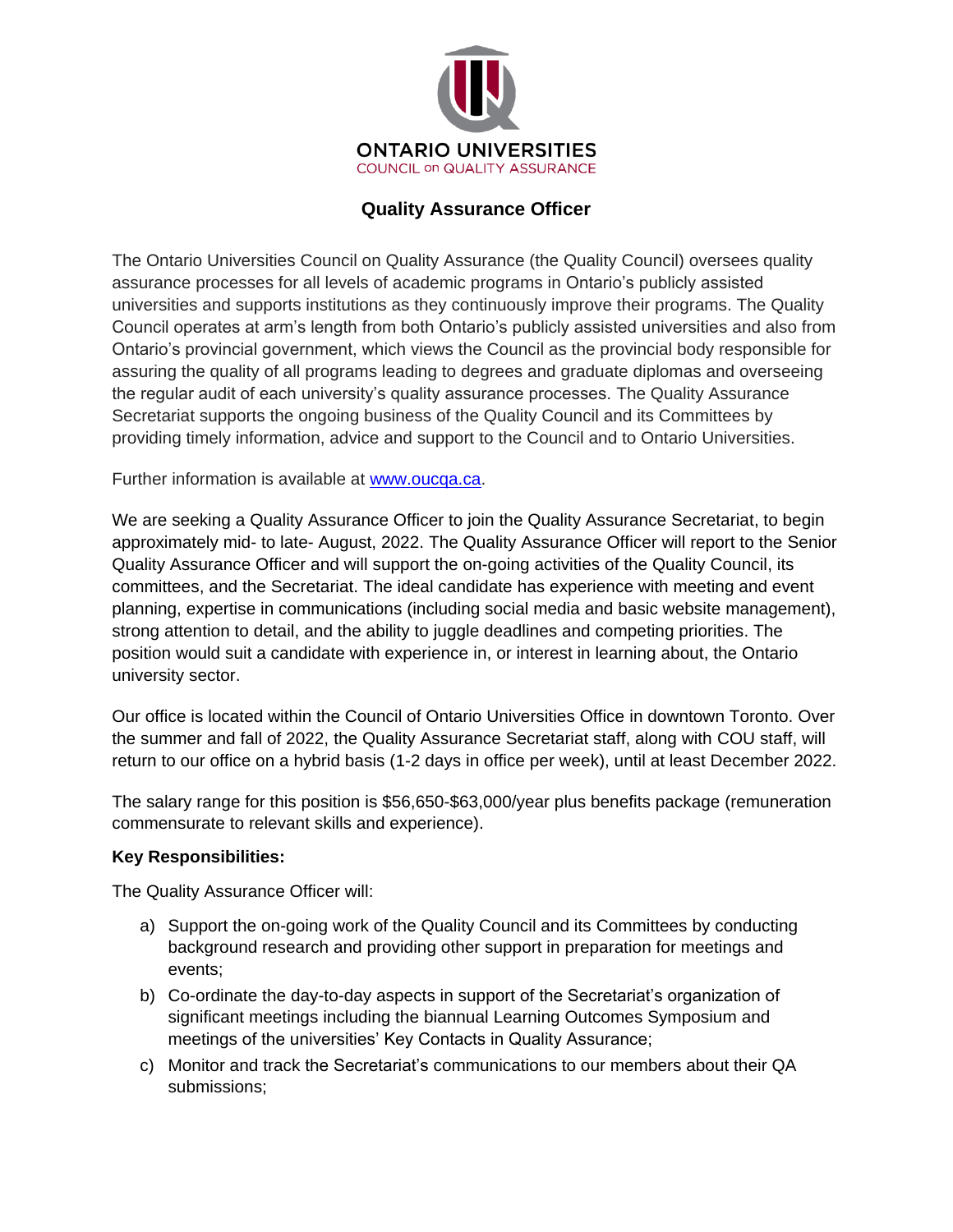- d) Ensure the Secretariat's database (QAMS) is kept up to date with key QA outcomes data and use QAMS to produce and analyze reports to track quality assurance processes;
- e) Update and maintain the Quality Council's website;
- f) Develop and manage digital and non-digital content for public-facing and sector-targeted communications, ensuring consistent and accessible messaging;
- g) Manage a strong web and social media presence to boost awareness of the Quality Council and promote key messages;
- h) Assist with the design of strategic reports and communications, as required;
- i) Some other departmental and administrative duties, as required, including meeting support and event planning / delivery; and
- j) At the request of a senior team member, may be delegated additional responsibilities, as necessary.

# **Education and Experience:**

• Undergraduate degree, or equivalent experience

# **Experience/skills:**

- Demonstrated experience in working in a fast-paced, multi-faceted environment
- Demonstrated experience with writing and managing social media content;
- Familiarity with web and print design;
- Ability to juggle deadlines and often competing priorities to ensure that all requirements are met and that the meetings and activities of the groups run smoothly;
- High degree of comfort in organizing meetings, videoconferences and webinars; and
- A high level of proficiency in computer skills, including all Microsoft Office applications, and strong database management and web skills.

# **Other:**

- Excellent verbal and written communication skills;
- Exceptional attention to detail;
- Attentive listener, professional manner, and capacity to exercise tact, diplomacy, discretion and sound judgment at all times;
- Capacity to work with people at all organizational levels;
- Capacity to work independently, as well as collaboratively across the organization and with our member institutions;
- Ability to understand complex issues and to communicate these to others (in both written and oral form) clearly and effectively;
- Strong planning, organizational and time-management abilities with an ability to balance and manage varying priorities and assignments;
- Experience in the Ontario post-secondary sector is an asset, and knowledge of the quality assurance processes and procedures for Ontario's publicly assisted universities would be particularly valued; and